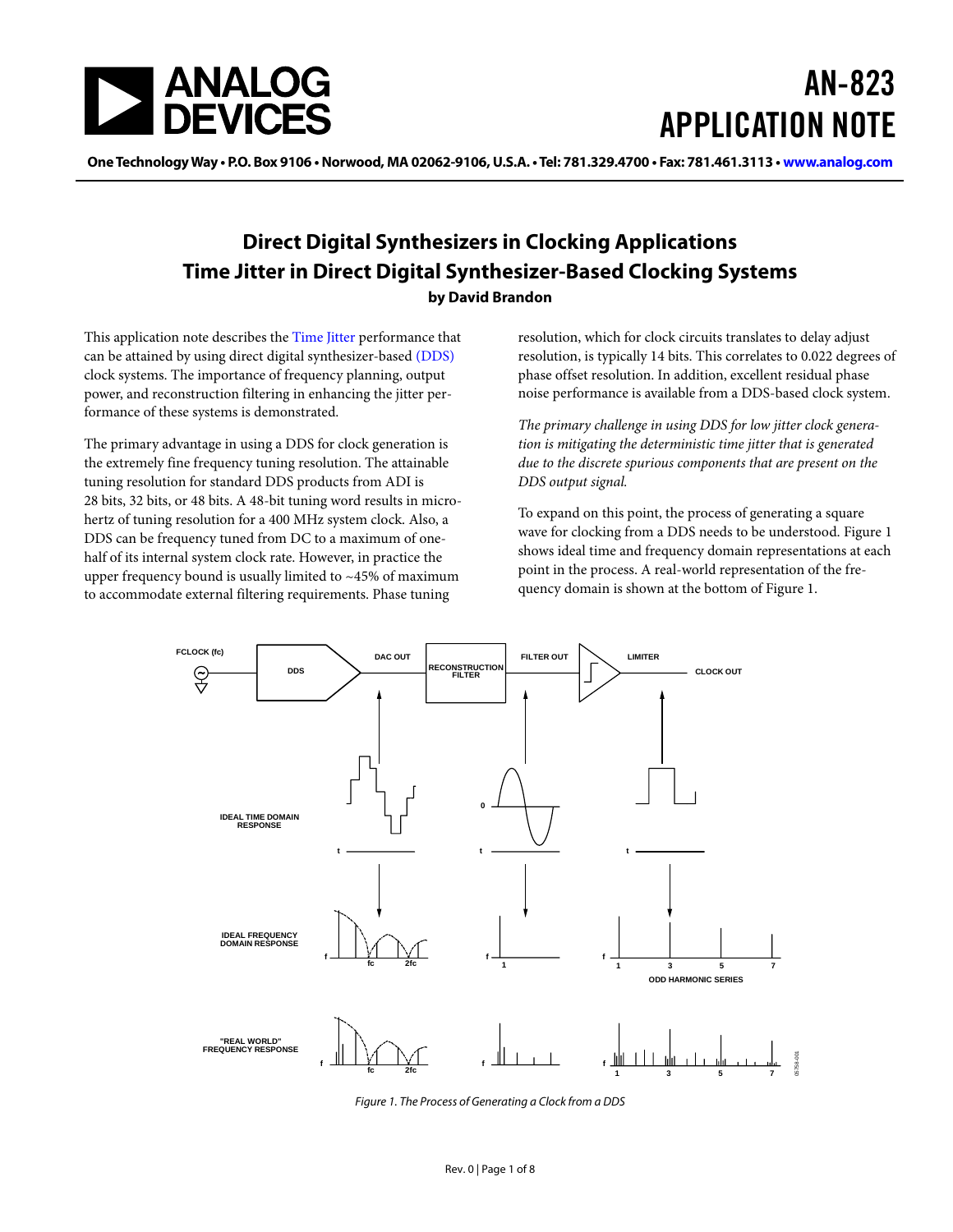### AN-823

As shown, the ideal time domain output of the DDS is a sampled sine wave. The ideal frequency domain representation of a sampled sine wave consists of the fundamental signal and its images. To convert the sampled sine wave into a clock signal, it must be processed in two steps. First, the signal must be filtered, usually a low-pass implementation, to remove the images resulting from the sampling process. Although not a perfect process, the reconstruction filter nominally converts the signal into a pure sine wave, as shown. The corner frequency of this low-pass filter is typically set at about 40% to 45% of the system clock to take advantage of the full tuning bandwidth while also sufficiently attenuating the images. Step two is to convert the filtered sine wave into a square wave by means of a limiter, sometimes referred to as a squaring circuit. The input of the squaring device acts as a comparator that, ideally, switches its output to the desired high or low logic state at the precise instant that the input waveform crosses a threshold voltage. To minimize noise coupling, it is advantageous to have a 2-wire, balanced connection between the DAC output and the limiter input.

As seen in [Figure 1](#page-0-0), the real-world spectrum of an unfiltered DDS output is rich in spurious content. It contains DAC related harmonic distortion as well as the images of the fundamental frequency. The harmonics of the fundamental are a result of the nonlinearities of the DAC transfer function.

The images of the fundamental reside above the cutoff frequency of the reconstruction filter. However, the harmonics of the fundamental are also reproduced in the images. Images that extend into the 1<sup>st</sup> Nyquist zone (DC to  $\frac{1}{2}$  fc), appear as aliased versions of the harmonics. Thus, the images may appear within

the filter pass band. These in band images of the DAC harmonics as well as out-of-band images not sufficiently attenuated by the filter can contribute significantly to the jitter observed on the output of the limiter. The jitter present at the output of the limiter is due to spur-induced, cycle-to-cycle, modulation of the time interval at which the limiter threshold voltage is crossed. The jitter that is generated by this process is classified as deterministic jitter; it is related to the specific frequencies of the spurious content of the signal. The process of spurious components being converted to a phase, or timing error (jitter) via the limiting function is referred to as AM to PM conversion. If the bandwidth of the filter is reduced, either by using a low-pass filter with a reduced cutoff frequency, or a band-pass filter, the amount of spurious noise is reduced. Bandwidth limiting this spurious noise in turn reduces the magnitude of time jitter that is produced.

The magnitude of the time jitter produced is proportional to the magnitude of the spurious components with respect to the slew rate of the fundamental signal. Because the DDS output is a sine wave, its slew rate is proportional to the signal frequency and amplitude. Noise coupling between the DAC output and the limiter input, including device noise from the limiter itself, can also contribute to increased jitter. In general, increased slew rate at the input to a limiter translates to less sensitivity to jitter induced by coupled noise. Because slew rate is proportional to frequency and amplitude, an increase in either parameter tends to improve jitter performance.

*The key points in minimizing jitter in DDS-based clock systems are maximizing the DAC output slew rate and implementing effective filtering of the DDS spurious components. The following series of bench data illustrates these points.*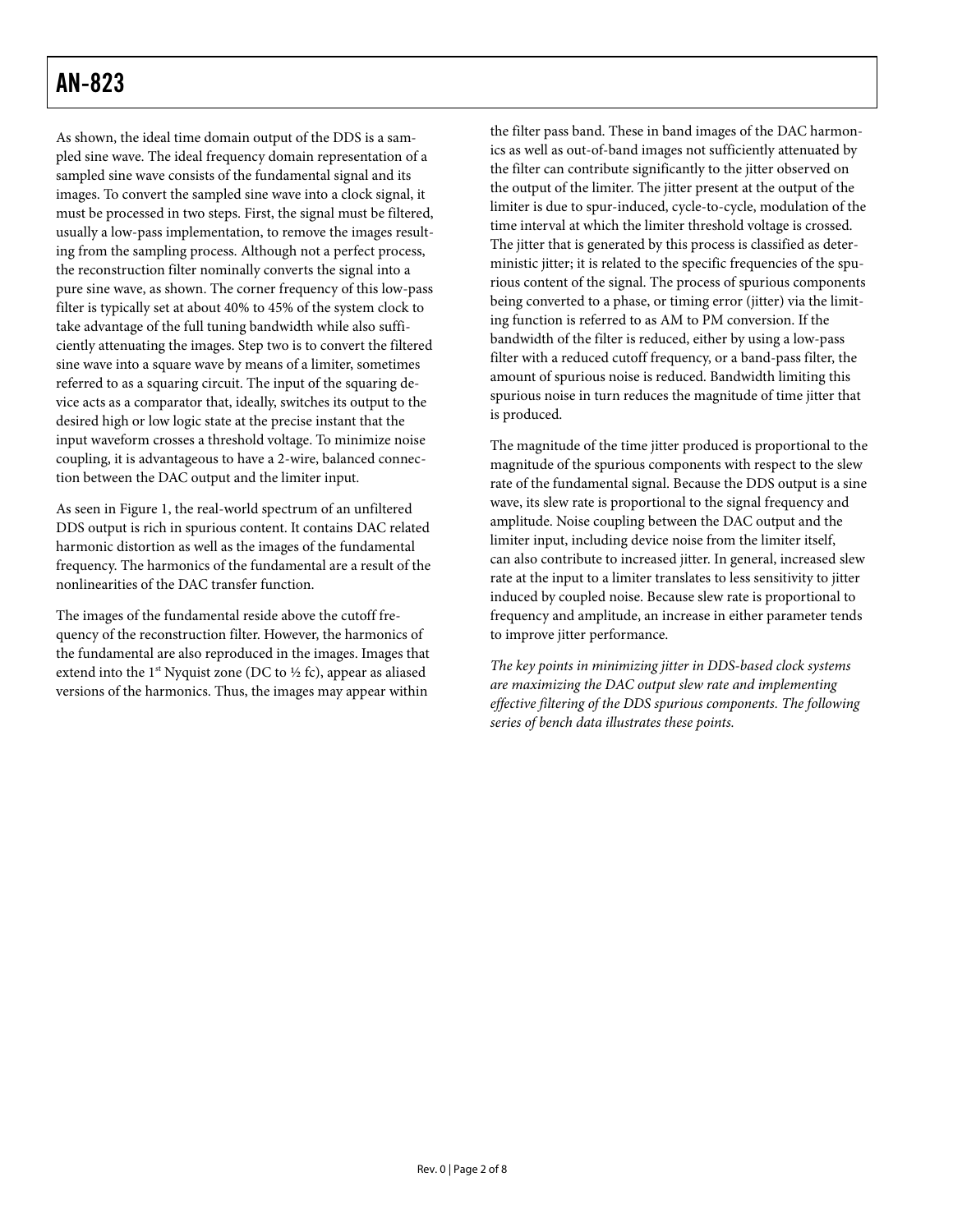<span id="page-2-1"></span><span id="page-2-0"></span>The circuit configuration in Figure 2 shows a DDS-based clock generator, consisting of a DDS followed by a reconstruction filter and an [AD9515](http://www.analog.com/en/prod/0%2C2877%2CAD9515%2C00.html) clock distribution device, used to provide the sampling clock for an analog-to-digital converter (ADC). The DDS sampling clock is derived from a Rohde and Schwarz SMA signal generator. Data was taken on two different DDSs, the AD9958 and the AD9858. The jitter measurement was made by using the clock derived by the DDS and the AD9515 to encode an ADC that subsamples a clean 170 MSPS sine wave. The ADC used in this test is the AD6645, a 14-bit, 100 MSPS device. By evaluating the contribution of the ADC's differential nonlinearity and the thermal noise to the measured SNR, then applying the DDS-based clock and measuring the SNR, the added jitter attributable to the DDS-based clock can be derived from the following formula.

$$
t_{\text{DTTER}}\text{rms}=\frac{\left(\sqrt{\left(10^{\frac{-SNR}{20}}\right)^2}\right)-\left(\frac{1+\varepsilon}{2^N}\right)}{2\pi f_{\text{IF}}}
$$

where:

*SNR* is the high frequency SNR of the ADC. *N* is the number of bits from the converter. ε is the converters average DNL plus thermal noise. *f<sub>IF</sub>* is the IF analog input frequency to the ADC.

Further details on this formula and its use for evaluating the jitter on ADC sampling clocks can be found in ADI Application Note [AN-501](http://www.analog.com/UploadedFiles/Application_Notes/3956522730668848977365163734AN501.pdf#xml=http://search.analog.com/search/pdfPainter.aspx?url=http://www.analog.com/UploadedFiles/Application_Notes/3956522730668848977365163734AN501.pdf&fterm=AN-501&fte).



Figure 2. DDS-Based Clock Generator and Jitter Measurement Circuit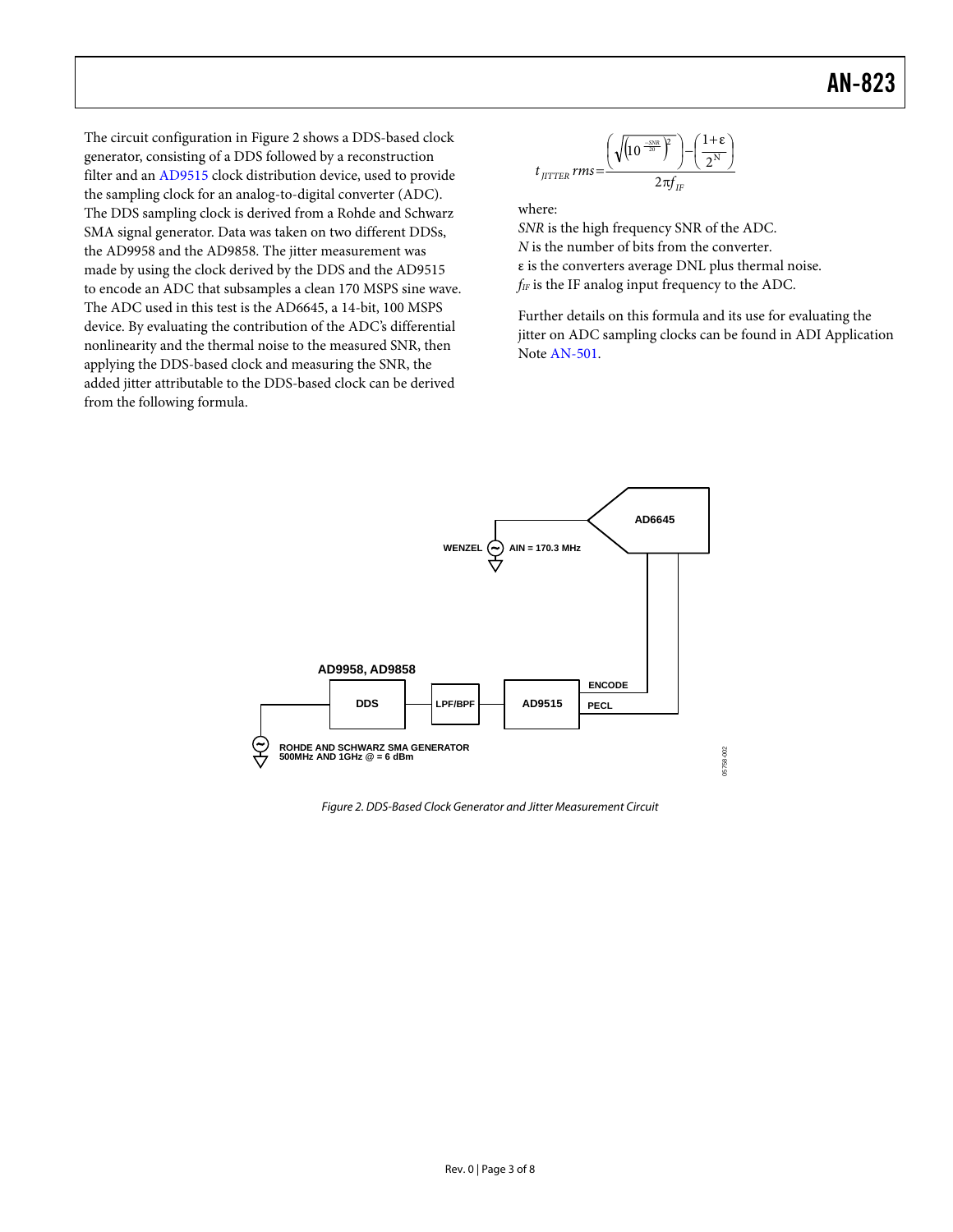#### **DISCUSSION OF TESTS AND RESULTS**

Using the configuration in [Figure 2](#page-2-0), a series of jitter measurements was taken to quantify the effects of filtering and frequency planning.

Jitter data was taken for three frequencies. At each of these frequencies three different filter configurations were used to demonstrate the impact of slew rate (frequency) and bandwidth limiting on the measured jitter. The power of the output level for each setting is also shown in order to monitor the slew rate at the limiter input for each test condition.

The nominal filter bandwidth is set to about 40% of the sampling rate, a general rule for setting the corner frequency in wideband DDS applications. For applications that do not need the wide bandwidth range, the filter bandwidth is then set such that the corner frequency is just above the highest output frequency needed. The intent here is to achieve an improvement in the jitter performance at the expense of tuning bandwidth. Last, [Figure 2](#page-2-1) shows the jitter when a 5% band-pass filter is used. The most filtering of wideband noise and spurious is obtained in this case and thus the best jitter performance, but most of the tuning bandwidth is sacrificed. In clock applications where the frequency remains constant, this drawback is of no concern.

Table 1 shows data for the AD9958 tests. The data confirms that better jitter performance is achieved as the frequency, or slew rate, is increased and as the filtering pass band is decreased.

Jitter ranges from about 4 ps rms for a 38.88 MHz output with a low-pass filter just below Nyquist, to 700 fs rms jitter for a 155 MHz output with a 5% filter. In each case the AD9515 maintains the jitter performance of the signal as its output is divided down. This is a key attribute of the AD9515 and similar products (see [Table 4\)](#page-5-1) as it enables, in combination with a DDS, subps jitter performance down to frequencies as low as 19 MHz. Note that this would be difficult to do if a DDS were to attempt to drive a squaring device directly at 19 MHz due to the slew rate effects mentioned previously.

To further confirm the strong dependence on slew rate, additional data is taken with the AD9858 DDS ([Table 2\)](#page-4-0), which is capable of delivering 40 mA of output current to a 50  $\Omega$  load. This enables an increased output power relative to a 50  $\Omega$  load and the associated greater slew rate.

The AD9958 and AD9959 are multichannel DDS devices, and their outputs can be summed together to increase output power.

|               | <b>DDS Sample</b><br>Rate | <b>DDS Output</b><br><b>Frequency</b> | <b>DDS Output</b><br><b>Power</b> | <b>DDS Reconstruction</b><br><b>Filter</b> | AD9515<br><b>Divider Output</b> | AD9515 Output<br><b>Frequency</b> | <b>Jitter</b><br>(rms) |
|---------------|---------------------------|---------------------------------------|-----------------------------------|--------------------------------------------|---------------------------------|-----------------------------------|------------------------|
| Product       | (MHz)                     | (MHz)                                 | (dBm)                             | (MHz)                                      | <b>Setting</b>                  | (MHz)                             | (ps)                   |
| AD9958/AD9515 | 500                       | 38.88                                 | $-3.6$                            | 200 LPF                                    |                                 | 38.88                             | 4.1                    |
| AD9958/AD9515 | 500                       | 38.88                                 | $-3.6$                            | 200 LPF                                    | $\overline{2}$                  | 19.44                             | 4.1                    |
| AD9958/AD9515 | 500                       | 38.88                                 | $-4.7$                            | 47 LPF                                     |                                 | 38.88                             | 2.4                    |
| AD9958/AD9515 | 500                       | 38.88                                 | $-4.7$                            | 47 LPF                                     | $\overline{2}$                  | 19.44                             | 2.4                    |
| AD9958/AD9515 | 500                       | 38.88                                 | $-3.3$                            | 5% BPF                                     |                                 | 38.88                             | 1.5                    |
| AD9958/AD9515 | 500                       | 38.88                                 | $-3.3$                            | <b>5% BPF</b>                              | $\overline{2}$                  | 19.44                             | 1.5                    |
| AD9958/AD9515 | 500                       | 77.76                                 | $-3.8$                            | 200 LPF                                    |                                 | 77.76                             | 2.5                    |
| AD9958/AD9515 | 500                       | 77.76                                 | $-3.8$                            | 200 LPF                                    | 2, 4                            | 38.88, 19.44                      | 2.5                    |
| AD9958/AD9515 | 500                       | 77.76                                 | $-4.9$                            | <b>85 LPF</b>                              |                                 | 77.76                             | 1.5                    |
| AD9958/AD9515 | 500                       | 77.76                                 | $-4.9$                            | 85 LPF                                     | 2,4                             | 38.88, 19.44                      | 1.5                    |
| AD9958/AD9515 | 500                       | 77.76                                 | $-3.8$                            | 5% BPF                                     |                                 | 77.76                             | 1.1                    |
| AD9958/AD9515 | 500                       | 77.76                                 | $-3.8$                            | <b>5% BPF</b>                              | 2,4                             | 38.88, 19.44                      | 1.1                    |
| AD9958/AD9515 | 500                       | 155.52                                | $-5.5$                            | 200 LPF                                    | 2                               | 77.76                             | 1.5                    |
| AD9958/AD9515 | 500                       | 155.52                                | $-5.5$                            | 200 LPF                                    | 4, 8                            | 38.88, 19.44                      | 1.5                    |
| AD9958/AD9515 | 500                       | 155.52                                | $-5.6$                            | <b>5% BPF</b>                              | $\overline{2}$                  | 77.76                             | 0.68                   |
| AD9958/AD9515 | 500                       | 155.52                                | $-5.6$                            | <b>5% BPF</b>                              | 4, 8                            | 38.88, 19.44                      | 0.68                   |

**Table 1. Jitter Response [AD9958](http://www.analog.com/en/prod/0%2C2877%2CAD9958%2C00.html) and [AD9515](http://www.analog.com/en/prod/0%2C2877%2CAD9515%2C00.html) vs. Fout, Power, Frequency and Filter BW**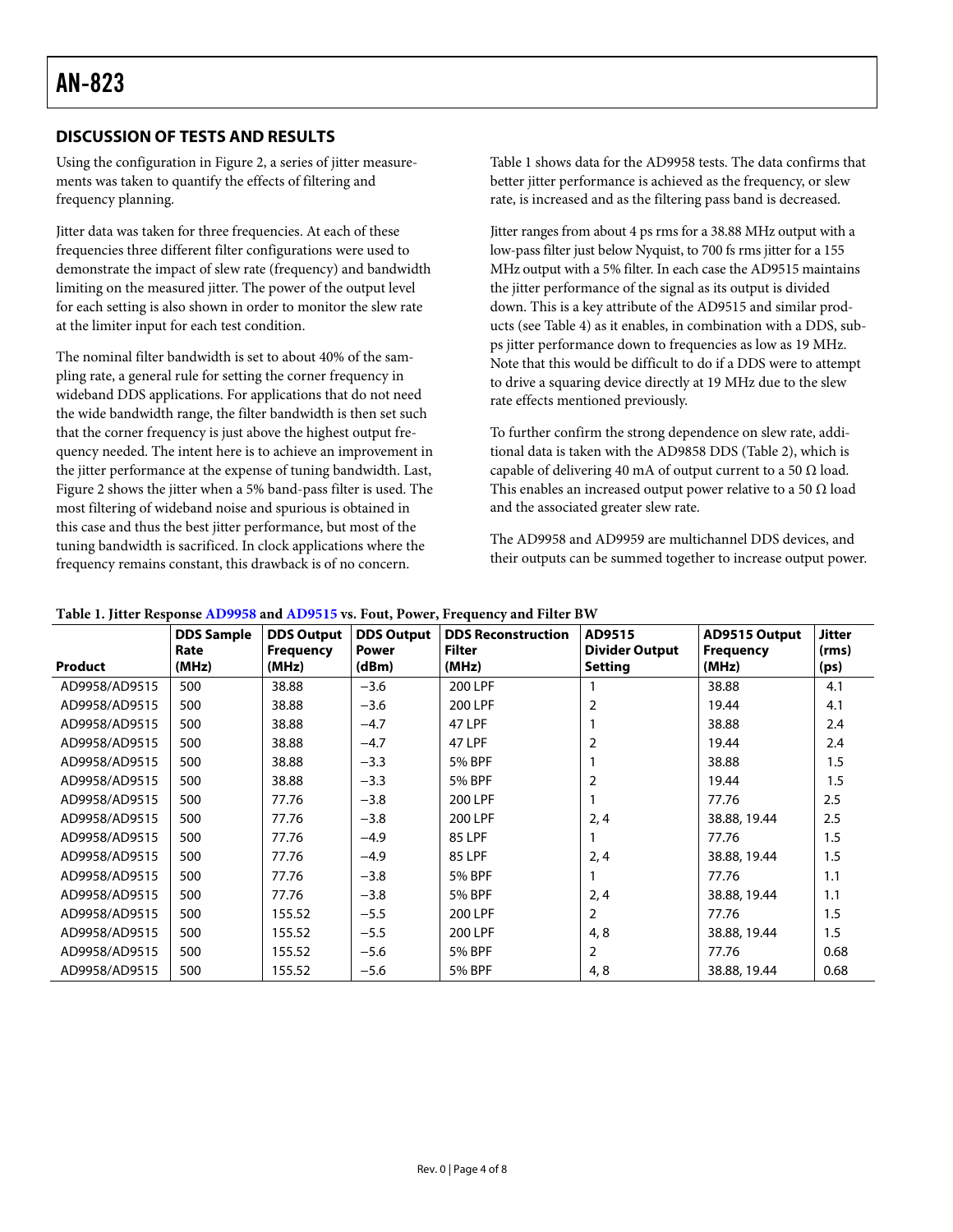<span id="page-4-0"></span>Table 2 shows the AD9858 with a 5% band-pass filter, a 225 MHz low-pass filter, and various levels of DDS output power. As expected, better jitter is achieved as power is increased and bandwidth reduced. With a 5% band-pass filter, the majority of spurs from the DAC are attenuated. The jitter in this case is much more dependent on noise coupling between the DAC output and limiter input; this is proven by the strong correlation between jitter improvement and increased slew rate.

This data also indicates that better jitter performance is attained with the AD9858 relative to the AD9958 for similar levels of power and bandwidth. There are differences in spurious performance of DDSs that result in varying levels of jitter

performance. When selecting a DDS for a clocking application, generally the device with best SFDR provides the best jitter performance. The AD9858 is also sampling at a much higher rate than the AD9958, so the images of the fundamental and lower order harmonics are further into the stop band of the reconstruction filter's frequency response.

Getting the required stop-band attenuation, as well as overall performance from the DAC reconstruction filters is nontrivial. Filter component parasitics and PCB board layout effects can impact the idealized filter response characteristics. Impaired stop-band attenuation and the resulting out-of-band noise feed-through result in degraded jitter performance.

| Product       | <b>DDS Sample</b><br>Rate<br>(MHz) | <b>DDS Output</b><br>Frequency<br>(MHz) | <b>DDS Output</b><br><b>Power</b><br>(dBm) | <b>DDS</b><br><b>Reconstruction Filter</b><br>(MHz) | AD9515<br><b>Output Divider</b><br><b>Setting</b> | <b>AD9515 Output</b><br><b>Frequency</b><br>(MHz) | <b>Jitter</b><br>(rms)<br>(ps) |
|---------------|------------------------------------|-----------------------------------------|--------------------------------------------|-----------------------------------------------------|---------------------------------------------------|---------------------------------------------------|--------------------------------|
| AD9858/AD9515 | 1000                               | 155.52                                  | $+7.7$                                     | 225 LPF                                             | $\overline{2}$                                    | 77.76                                             | 0.56                           |
| AD9858/AD9515 | 1000                               | 155.52                                  | $+7.7$                                     | 225 LPF                                             | 4,8                                               | 38.88, 19.44                                      | 0.56                           |
| AD9858/AD9515 | 1000                               | 155.52                                  | $+7.7$                                     | 5% BPF                                              | $\overline{2}$                                    | 77.76                                             | 0.33                           |
| AD9858/AD9515 | 1000                               | 155.52                                  | $+7.7$                                     | 5% BPF                                              | 4,8                                               | 38.88, 19.44                                      | 0.33                           |
| AD9858/AD9515 | 1000                               | 155.52                                  | $+2.6$                                     | 225 LPF                                             | $\overline{2}$                                    | 77.76                                             | 0.63                           |
| AD9858/AD9515 | 1000                               | 155.52                                  | $+2.6$                                     | 225 LPF                                             | 4,8                                               | 38.88, 19.44                                      | 0.63                           |
| AD9858/AD9515 | 1000                               | 155.52                                  | $+1.1$                                     | 5% BPF                                              | $\overline{2}$                                    | 77.76                                             | 0.42                           |
| AD9858/AD9515 | 1000                               | 155.52                                  | $+1.1$                                     | 5% BPF                                              | 4,8                                               | 38.88, 19.44                                      | 0.42                           |
| AD9858/AD9515 | 1000                               | 155.52                                  | $-3.2$                                     | 225 LPF                                             | $\overline{2}$                                    | 77.76                                             | 0.73                           |
| AD9858/AD9515 | 1000                               | 155.52                                  | $-3.2$                                     | 225 LPF                                             | 4,8                                               | 38.88, 19.44                                      | 0.73                           |
| AD9858/AD9515 | 1000                               | 155.52                                  | $-4.6$                                     | <b>5% BPF</b>                                       | $\overline{2}$                                    | 77.76                                             | 0.64                           |
| AD9858/AD9515 | 1000                               | 155.52                                  | $-4.6$                                     | <b>5% BPF</b>                                       | 4,8                                               | 38.88, 19.44                                      | 0.64                           |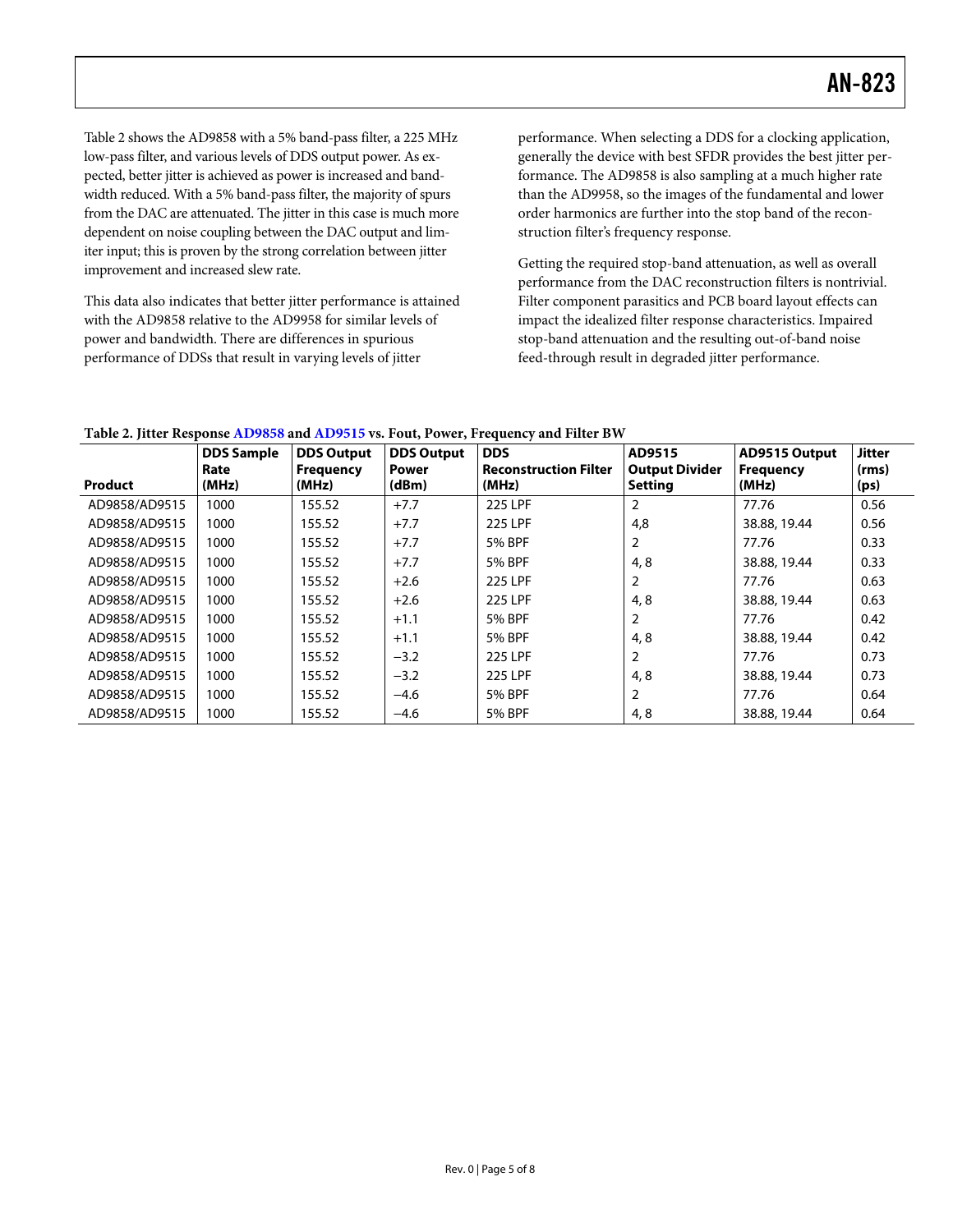#### <span id="page-5-1"></span><span id="page-5-0"></span>**TERMINOLOGY**

#### **Time Jitter**

For the purposes of this application note the term jitter refers to time jitter. Phase noise is a frequency domain phenomenon. In the time domain, the same effect is exhibited as time jitter. When observing a sine wave, the time of successive zero crossings is seen to vary. In a square wave, the time jitter is seen as a displacement of the edges from their ideal (regular) times of occurrence. In both cases, the variations in timing from the ideal are the time jitter. Because these variations are random in nature, the time

jitter is specified in units of seconds root mean square (rms) which corresponds to the area under a normal probability density function spanning one standard deviation around the mean.

#### **DDS**

For the purpose of this application note the term, DDS denotes the combination of a numerically controlled oscillator (NCO) and a digital-to-analog converter (DAC).

| <b>DDS Product</b> | <b>Max Sample</b> | <b>Frequency Tuning</b>  | <b>DAC Full Scale</b> | <b>DAC Resolution</b> | Number of              |
|--------------------|-------------------|--------------------------|-----------------------|-----------------------|------------------------|
| <b>Selection</b>   | Rate (MHz)        | <b>Resolution (Bits)</b> | Current (mA)          | (Bits)                | <b>Output Channels</b> |
| AD9858             | 1000              | 32                       | 40                    | 10                    |                        |
| AD9958             | 500               | 32                       | 10                    | 10                    | 2                      |
| AD9959             | 500               | 32                       | 10                    | 10                    | 4                      |
| AD9956             | 400               | 48                       | 15                    | 14                    | 2                      |
| AD9540             | 400               | 48                       | 15                    | 10                    |                        |
| AD9859             | 400               | 32                       | 15                    | 10                    |                        |
| AD9951             | 400               | 32                       | 15                    | 14                    |                        |
| AD9952             | 400               | 32                       | 15                    | 14                    |                        |
| AD9953             | 400               | 32                       | 15                    | 14                    |                        |
| AD9954             | 400               | 32                       | 15                    | 14                    |                        |
| AD9852             | 300               | 48                       | 20                    | 12                    |                        |
| AD9854             | 300               | 48                       | 20                    | 12                    |                        |
| AD9851             | 180               | 32                       | 20                    | 10                    |                        |
| AD9850             | 125               | 32                       | 20                    | 10                    |                        |
| AD9830             | 50                | 32                       | 20                    | 10                    |                        |

#### **Table 3. ADI High Frequency DDS Product Portfolio**

#### **Table 4. ADI Clock Distribution Product Portfolio**

| <b>Divider Product</b><br><b>Selection</b> | <b>Max Input</b><br><b>Frequency (MHz)</b> | <b>Max Output</b><br><b>Frequency (MHz)</b> | <b>Integer Divide</b><br>Ratio | Number of<br><b>Output Channels</b> | <b>Output Levels</b><br>(Vary per Channel) |
|--------------------------------------------|--------------------------------------------|---------------------------------------------|--------------------------------|-------------------------------------|--------------------------------------------|
| AD9515                                     | 0 to 1600                                  | 0 to 1600                                   | 1 to 32                        |                                     | LVDS/CMOS/LVPECL                           |
| AD9514                                     | $0$ to $1600$                              | 0 to 1600                                   | 1 to 32                        |                                     | LVDS/CMOS/LVPECL                           |
| AD9513                                     | 0 to 1600                                  | 0 to 800                                    | 1 to 32                        |                                     | LVDS/CMOS                                  |
| AD9512                                     | 0 to 1600                                  | 0 to 1200                                   | 1 to 32                        |                                     | LVDS/CMOS/LVPECL                           |
| AD9511                                     | $0$ to $1600$                              | 0 to 1200                                   | 1 to 32                        |                                     | LVDS/CMOS/LVPECL                           |
| AD9510                                     | $0$ to $1600$                              | 0 to 1200                                   | 1 to 32                        | 8                                   | LVDS/CMOS/LVPECL                           |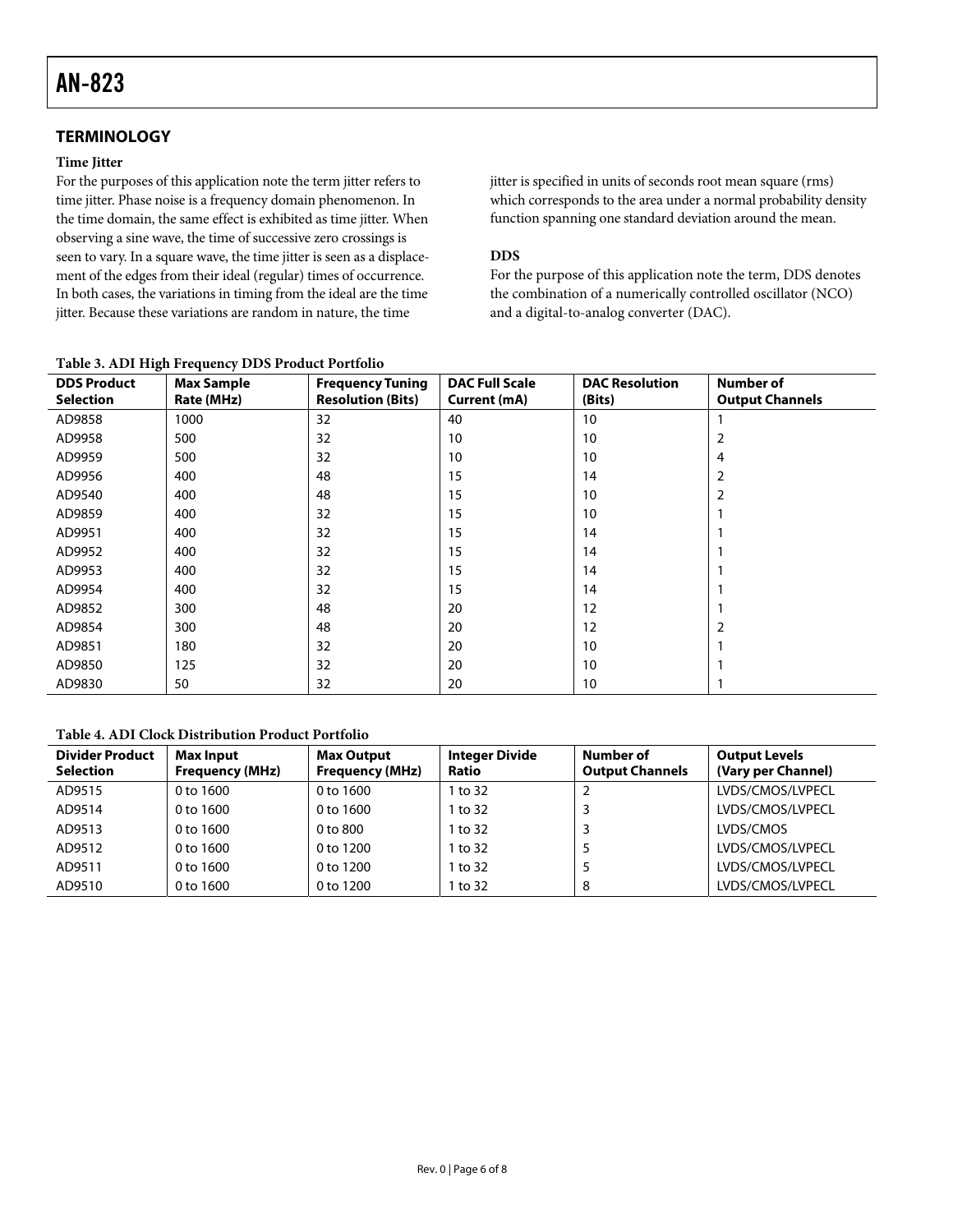### **NOTES**